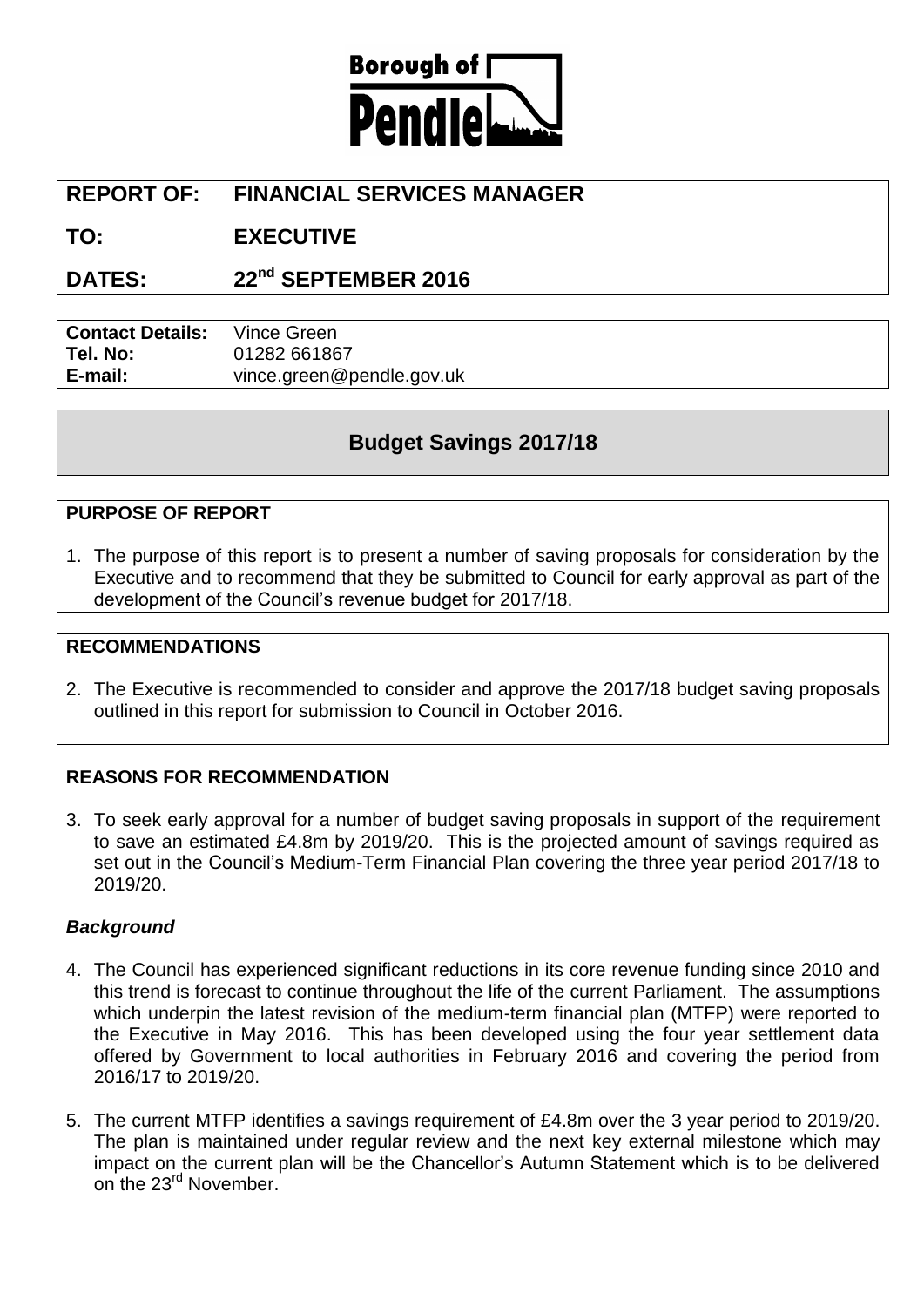- 6. In support of the budget process for this year, the Executive agreed to retain the cross-party Budget Working Group. The Group is tasked with identifying options for savings for 2017/18 as well as the remainder of the plan period. The Group has met on two occasions so far this year and at its last meeting on 30<sup>th</sup> August, the Group considered an initial list of saving proposals developed by the Management Team. This included a number of proposals which officers felt could be presented to Council earlier, subject to agreement by the Executive and it is these which form the subject of this report.
- 7. The aim in reporting on these proposals now is to try and secure agreement, where possible, to an initial package of savings, such that effective progress can be made early in the budget process and allow more time to conclude the balance of savings required to achieve the current target. The Group's discussions have also focused on more strategic considerations for savings whilst acknowledging these are matters which will take more time to progress. Examples of such options include a review of the Council's arrangements with Pendle Leisure Trust and the arrangements for waste services and grounds maintenance.
- 8. The proposals now submitted for consideration total £533k and consist of the following:

|                                                                        | £'000 |
|------------------------------------------------------------------------|-------|
| • Transfer of Services – income from Town & Parish Councils            | 50    |
| • Transfer of Services – full impact of Colne Town Hall                | 20    |
| • Staffing – primarily management of vacant posts                      | 200   |
| • Liberata - Software rationalisation (IDOX)                           | 50    |
| • Rationalisation of IT/Telephony                                      | 10    |
| • Property – reduction in reactive maintenance (greater planned maint) | 30    |
| • Waste Management – reduction in mechanical sweeping                  | 82    |
| • Waste Management – reduction in flyers                               | 26    |
| • Waste Management – vehicle changes (22t down to 18t)                 | 25    |
| • Discover Pendle Visitor Centre                                       | 40    |
|                                                                        |       |

- 9. For each of the proposals listed above, there is a savings pro-forma attached at **Appendix A** which provides more information. In addition to the above there is also the saving arising from the proposed acquisition of the Council's leasehold interest at the ACE Centre. This is not covered in Appendix A as it was considered by the Executive in August and has been referred to Council in October for approval. If this is confirmed the total value of these early savings is £633k
- 10.The Executive is requested to endorse the proposals outlined in **Appendix A** and agree that these may be submitted to Council for formal approval and adoption in support of the development of the Council's revenue budget for 2017/18.

#### **IMPLICATIONS**

#### **Policy**

11. This report outlines changes to aspects of current Council policy and will, subject to approval by the Executive, be reported to Council for final determination.

#### **Financial**

12. The financial implications are generally as set out in the report.